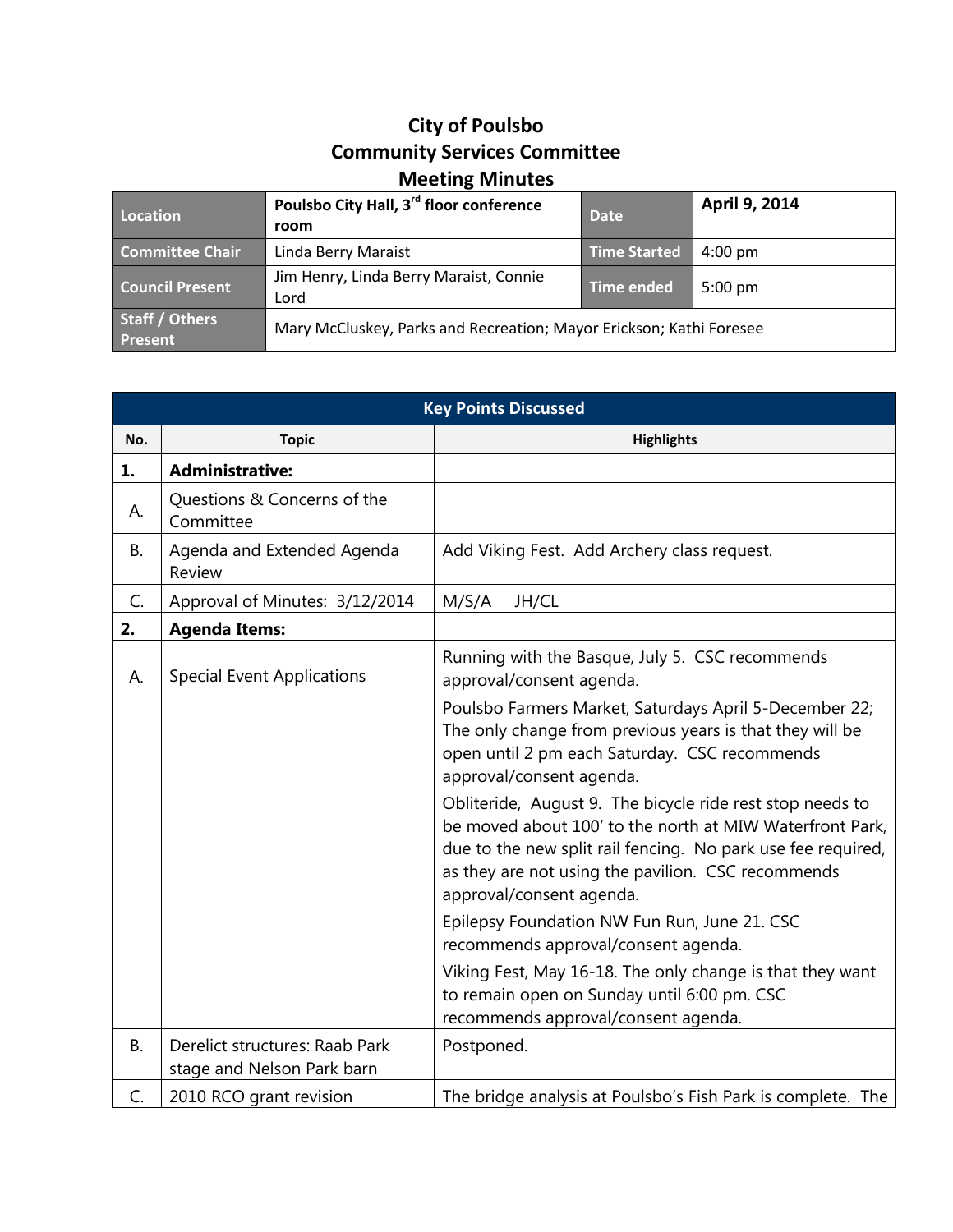| <b>Key Points Discussed</b> |                                                                              |                                                                                                                                                                                                                                                                                                                                                                                                                                                                                                                                                                                                                                                                                                                                                                                                                                                               |  |  |
|-----------------------------|------------------------------------------------------------------------------|---------------------------------------------------------------------------------------------------------------------------------------------------------------------------------------------------------------------------------------------------------------------------------------------------------------------------------------------------------------------------------------------------------------------------------------------------------------------------------------------------------------------------------------------------------------------------------------------------------------------------------------------------------------------------------------------------------------------------------------------------------------------------------------------------------------------------------------------------------------|--|--|
| No.                         | <b>Topic</b>                                                                 | <b>Highlights</b>                                                                                                                                                                                                                                                                                                                                                                                                                                                                                                                                                                                                                                                                                                                                                                                                                                             |  |  |
|                             |                                                                              | most doable solution looks to be a 215' suspension bridge,<br>at a cost of about \$800,000. There is not enough funding<br>in the existing 2010 grant for this bridge. Mary was also<br>concerned that a bridge may not be "sellable" to a future<br>funder. Mary has requested, and received, permission to<br>buy the Holm property at the north end of the Lord<br>property using existing grant funds, and is not requesting<br>any new funds. This property addition should provide<br>pedestrian access all the way around Fish Park. The<br>appraisal is underway to make sure it can be done. Mary is<br>writing a 2014 grant for site development<br>of the<br>Lord/Holm/Hansen<br>properties,<br>using<br>the<br>Hansen<br>She will bring a funding<br>properties as match.<br>authorization resolution forward to the April 16 council<br>meeting. |  |  |
| D.                          | Morrow Manor - funding request                                               | The Morrow Manor project at the SE corner of Noll and<br>Mesford is moving forward, and the city will be receiving<br>the park land donation in 2014. Staff would like to hire a<br>landscape architect to conduct a park charrette at the next<br>Park and Recreation Commission meeting on April 28,<br>2014. The charrette will allow staff, commissioners, and<br>members of the public the opportunity to look at the site<br>and give input on future development. CSC recommends<br>approval using \$5,000 in park reserves.                                                                                                                                                                                                                                                                                                                           |  |  |
| Е.                          | 7 <sup>th</sup> to 4 <sup>th</sup> Avenue Trail                              | Becky reported that the person who owns the private<br>property involved contacted the mayor recently. While<br>reluctant at first, she would like to see a drawing of the<br>proposed trail. Becky, Mary and Tom Nordlie will be<br>walking the site on April 10 to discuss trail alignment<br>options.                                                                                                                                                                                                                                                                                                                                                                                                                                                                                                                                                      |  |  |
| F.                          | Interagency Agreement with the<br>Port of Poulsbo for the Sailing<br>Program | This agreement allows for the sailing program to occupy<br>an otherwise unused dock space at the Port of Poulsbo.<br>There are no budget implications with this agreement.<br>CSC recommends approval.                                                                                                                                                                                                                                                                                                                                                                                                                                                                                                                                                                                                                                                        |  |  |
|                             | Archery class request                                                        | Mary has had a recent request by an adult archery group<br>looking for park space to hold their classes. There could<br>be as many as 40 people in a class. After much discussion,<br>the CSC, mayor and staff agreed that this would not be a                                                                                                                                                                                                                                                                                                                                                                                                                                                                                                                                                                                                                |  |  |